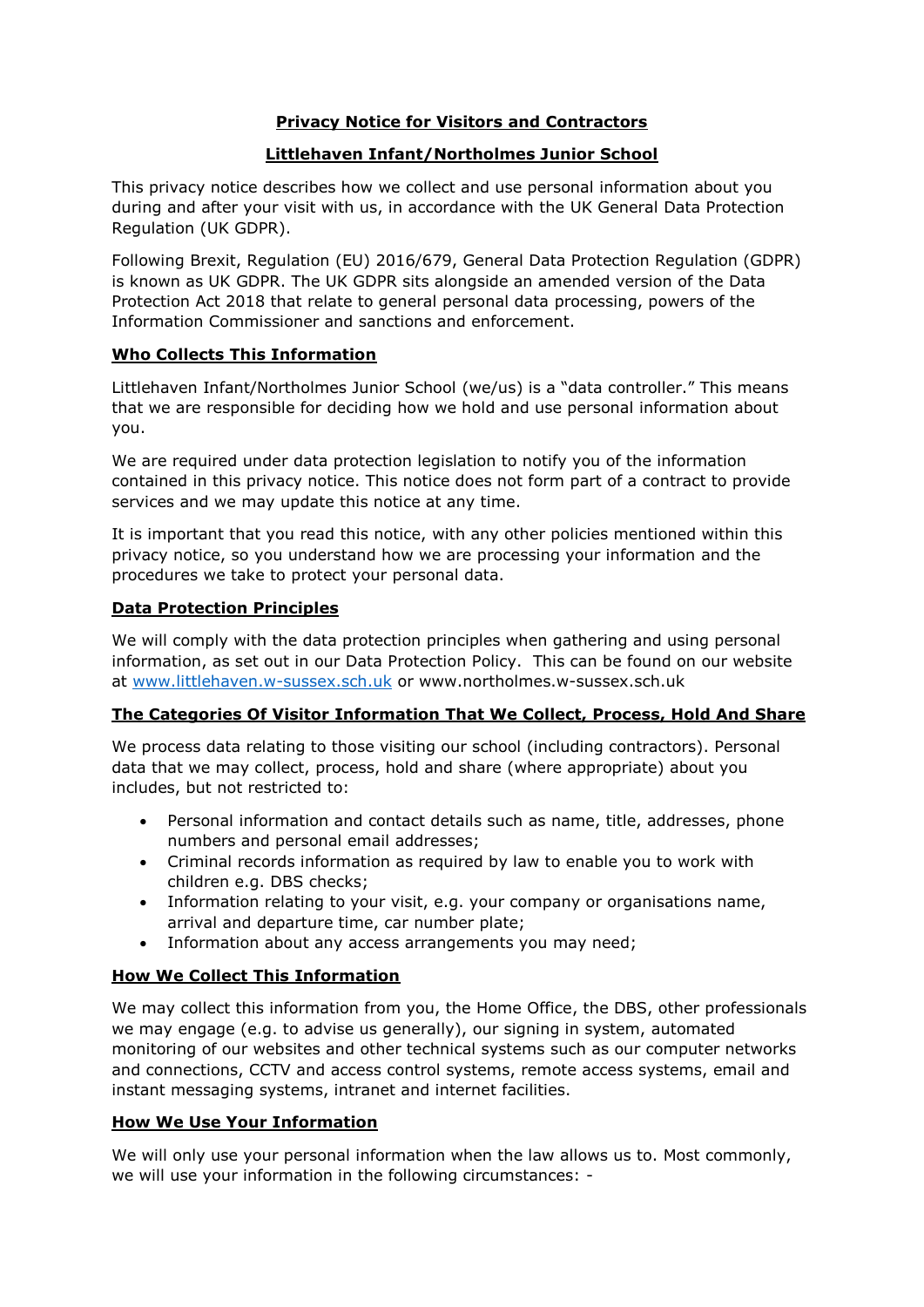- Where we need to perform the contract we have entered into with you;
- Where we need to comply with a legal obligation (such as health and safety legislation, or statutory codes of practice and employment protection legislation);
- Where it is needed in the public interest or for official purposes;
- Where it is necessary for our legitimate interests (or those of a third party) and your interests, rights and freedoms do not override those interests.
- When you have provided us with consent to process your personal data.

We need all the categories of information in the list above primarily to allow us to perform our contract with you, with your consent and to enable us to comply with legal obligations.

The situations in which we will process your personal information are listed below: -

- Ensure the safe and orderly running of the school;
- To manage our workforce and those deployed on site;
- Personnel management including retention
- In order to manage internal policy and procedure:
- Complying with legal obligations;
- Carry out administration functions to allow visitors and contractors on site;
- To monitor and manage access to our systems and facilities in order to protect our networks and for the purposes of safeguarding;
- To monitor and protect the security of our network and information, including preventing unauthorised access to our computer network and communications systems and preventing malicious software distribution;
- To answer questions from insurers in respect of any insurance policies which relate to you;
- Health and safety obligations:
- Prevention and detection of fraud or other criminal offences; and
- To defend the ourselves in respect of any investigation or court proceedings and to comply with any court or tribunal order for disclosure.

Some of the above grounds for processing will overlap and there may be several grounds which justify our use of your personal information.

We will only use your personal information for the purposes for which we collected it, unless we reasonably consider that we need to use it for another reason and that reason is compatible with the original purpose.

# **How We Use Sensitive Personal Information**

Sensitive personal information (as defined under the UK GDPR as "special category data") require higher levels of protection and further justification for collecting, storing and using this type of personal information. We may process this data in the following circumstances: -

- In limited circumstances, with your explicit written consent;
- Where we need to carry out our legal obligations in line with our data protection policy;
- Where it is needed in the public interest, such as for equal opportunities monitoring;
- Where it is needed to assess your working capacity on health grounds, subject to appropriate confidentiality safeguards. Less commonly, we may process this type of information where it is needed in relation to legal claims or where it is necessary to protect your interests (or someone else's interests) and you are not capable of giving your consent.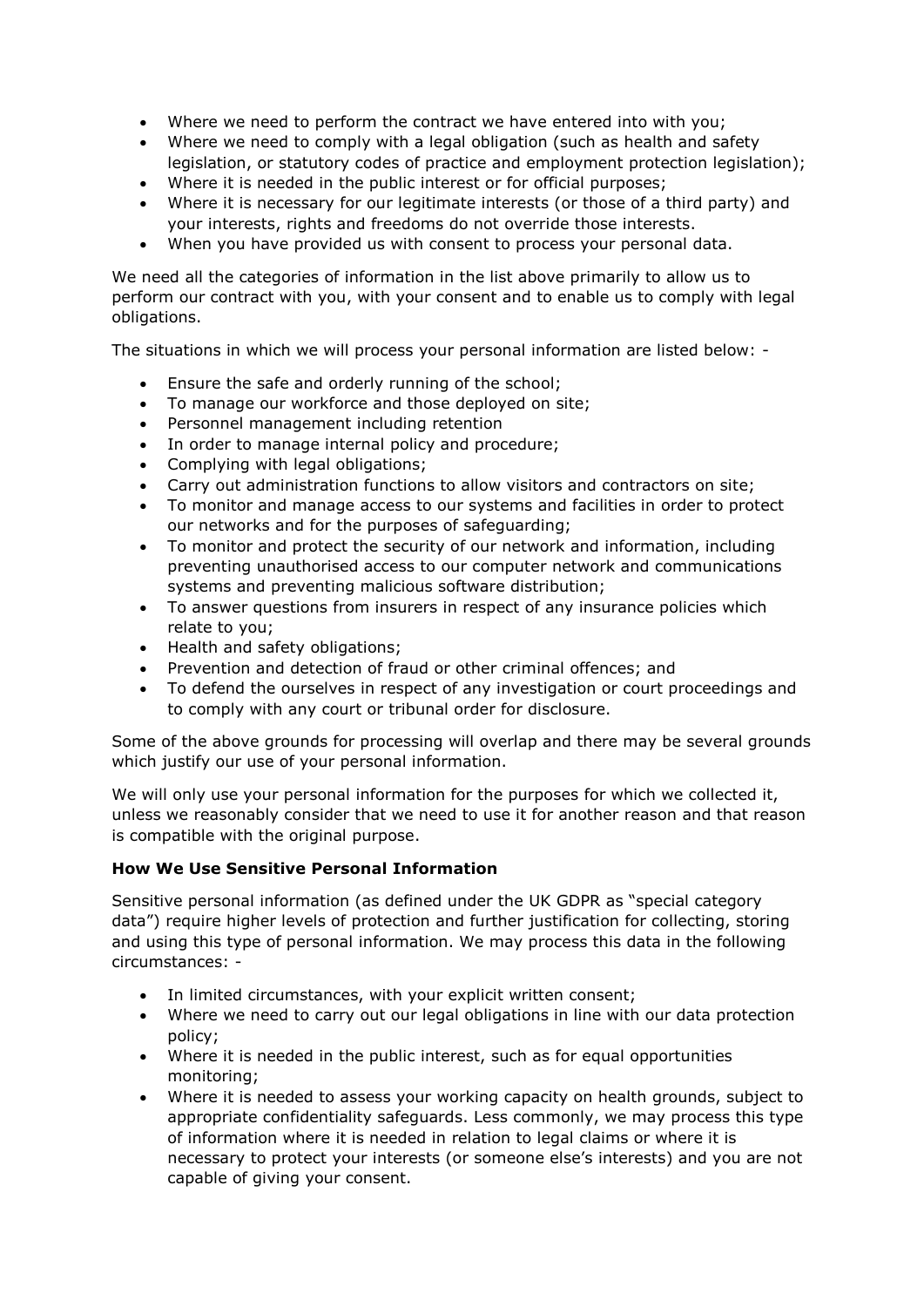## **Criminal Convictions**

We may only use information relating to criminal convictions where the law allows us to do so. This will usually be where it is necessary to carry out our legal obligations. We will only collect information about criminal convictions if it is appropriate given the nature of the role and where we are legally able to do so.

## **Sharing Data**

We may need to share your data with third parties, including third party service providers where required by law, where it is necessary to administer the working relationship with you or where we have another legitimate interest in doing so. These include the following: -

- the Department for Education (DfE);
- Ofsted:
- other schools;
- Law enforcement officials such as police, HMRC;
- Local Authority Designated Officer;
- Professional advisors such as lawyers and consultants;
- Support services (including HR support, insurance, IT support, information security, pensions and payroll);
- The Local Authority; and
- Disclosure and Barring Service.

Information will be provided to those agencies securely or anonymised where possible.

The recipient of the information will be bound by confidentiality obligations, we require them to respect the security of your data and to treat it in accordance with the law.

#### **Retention Periods**

Except as otherwise permitted or required by applicable law or regulation, the School only retains personal data for as long as necessary to fulfil the purposes they collected it for, as required to satisfy any legal, accounting or reporting obligations, or as necessary to resolve disputes.

Details of our security procedures are in our Data Retention Policy. This can be found on our website [www.littlehaven.w-sussex.sch.uk](http://www.littlehaven.w-sussex.sch.uk/) or www.northolmes.w-sussex.sch.uk

# **Security**

We have put in place measures to protect the security of your information (i.e. against it being accidentally lost, used or accessed in an unauthorised way). In addition, we limit access to your personal information to those employees, agents, contractors and other third parties who have a business need to know.

Details of our security procedures are in our Data Breach Policy. This can be found on our website [www.littlehaven.w-sussex.sch.uk](http://www.littlehaven.w-sussex.sch.uk/) or www.northolmes.w-sussex.sch.uk

#### **Your Rights Of Access, Correction, Erasure And Restriction**

It is important that the personal information we hold about you is accurate and current. Please keep us informed if your personal information changes during your relationship with us.

Under certain circumstances by law you have the right to: -